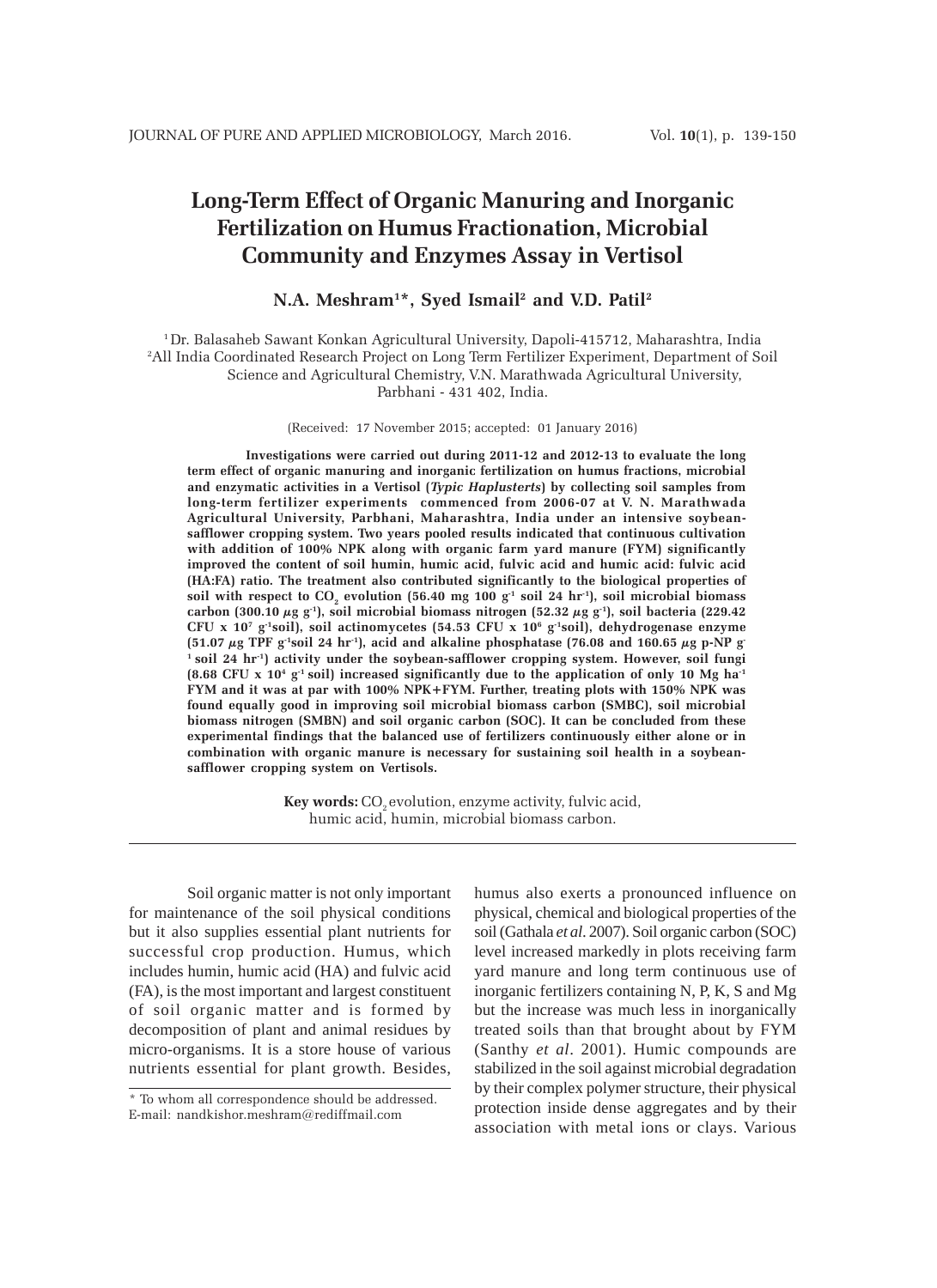environmental factors and cultivation practices, however, can affect humus formation and degradation considerably. Among these, temperature, moisture, tillage and cropping systems are very important. Humification is the generic term given to extremely complicated formation and transformation processes in soil where biotic activity is occurring, and polycondensation proceeds under the participation of inorganicorganic catalysts (e.g. OH ion, Fe and Mn oxides). Further, it is a principle of abiotic reaction and the kind of material participating in the formation of immensely diverse products. Various dark colors such as melanin, melanoidins and microbial brown pigments are formed in nature and these may seemingly serve as precursors of soil humus (Stevenson, 1982). Various fractions of humus have been isolated on the basis of their solubility in particular extractants and named as humin, humic acid (HA), fulvic acid (FA) and hematomelaonic acid (Mukherjee and Ghosh, 1984). These fractions differ significantly in elemental analysis, functional groups, total acidity, and found low to high in their molecular weight (Kononova 1966). The humus classify as specific (humic substances) and non specific substances (non-humic fractions). These specific and non-specific materials are important to the soil environment. Non-specific materials provide short-term effects such as a source of food energy for micro-organisms including source of native soil fertility. In a long- term experiment, addition of organic matter through FYM along with fertilizers was found to increase humus fractions slightly due to decomposition of organic matter to form various organic acids and liberation of  $CO<sub>2</sub>$ which helps to reduce soil alkalinity (Santhy *et al*. 2001). Organic matter in soil is critical for better soil health and higher productivity. However, maintaining and improving soil organic carbon is difficult in arid and semi-arid regions in view of rapid oxidation due to high temperature. Continuous application of organic manure with inorganic fertilizers is the only way to increase organic matter status and stabilized fertility of soil. A part of nutrient is assimilated by microorganisms and incorporated in microbial biomass. Microorganisms regulate the nutrient flow in soil by assimilating nutrients and growing soil biomass. The changes of soil organic carbon contents are also directly associated with changes in soil

J PURE APPL MICROBIO*,* **10**(1), MARCH 2016.

microbial biomass carbon and biological activity in soil (Katkar *et al*. 2011). Soil enzyme activities are 'sensors' of soil degradation since they integrate information about microbial status and physico-chemical condition of soil in relation to nutrient availability. Number of enzymes such as dehydrogenase, acid and alkaline phosphatase provides comprehensive microbial activity. Phosphomonoesterase (PMEase) is a generic name for a group of enzymes which catalyze the hydrolysis of esters of phosphoric acid to release phosphate and is of paramount importance as a soil quality indicator (Trasar-Cepeda *et al*. 2008). Dehydrogenase (DHA) exists as an integral part of intact cells, is involved in oxidative phosphorylation and reflects the total oxidative potential of the soil microbial community (Dick 1997). The present investigation aimed to study the influence of organic manure and inorganic fertilization on soil organic matter fractions and biological activity in Vertisols under a long-term fertilization experiment.

## **METHODS**

The Long-Term Fertilizer Experiment was started in 2006-07 at the Research Farm of Department of Soil Science and Agricultural Chemistry, Vasantrao Naik Marathwada Agricultural University, Parbhani, Maharashtra, India (76°46' E longitude, 19°16' N latitude and an elevation 408.46 m above mean sea level). The farm is in a semiarid tropic region with hot summers and mild winters and the annual maximum temperature during study years (2011-12 to 2012-13) ranged from  $29.2$  to  $41.3$ °C and minimum temperature ranged from 8.8 to 26.9°C in the month of December and May in the year 2011-12, whereas in 2012-13, the maximum and minimum temperature varied between 29.1°C to 42°C and 9.2°C to 27.8°C. Total annual rainfall was 636 and 720.5 mm for 2011-12 and 2012-13, respectively. The soil of the experimental site was a Vertisol, particularly montmorillonitic, hyperthermic family of *Typic Haplustert* having an initial pH 8.18, EC 0.243 dS  $m<sup>-1</sup>$ , organic carbon 5.50 g kg<sup>-1</sup>, available N 216 kg ha<sup>-1</sup>, available  $P_2O_5$  18.32 kg ha<sup>-1</sup>, available K<sub>2</sub>O 766.15 kg ha $^{-1}$ , microbial biomass carbon 235.71 µg  $g<sup>1</sup>$ , microbial biomass nitrogen 42.53  $\mu$ g g<sup>-1</sup>, CO<sub>2</sub> evolution 51.18 mg  $100^{-1}$ g soil 24 hr<sup>-1</sup>,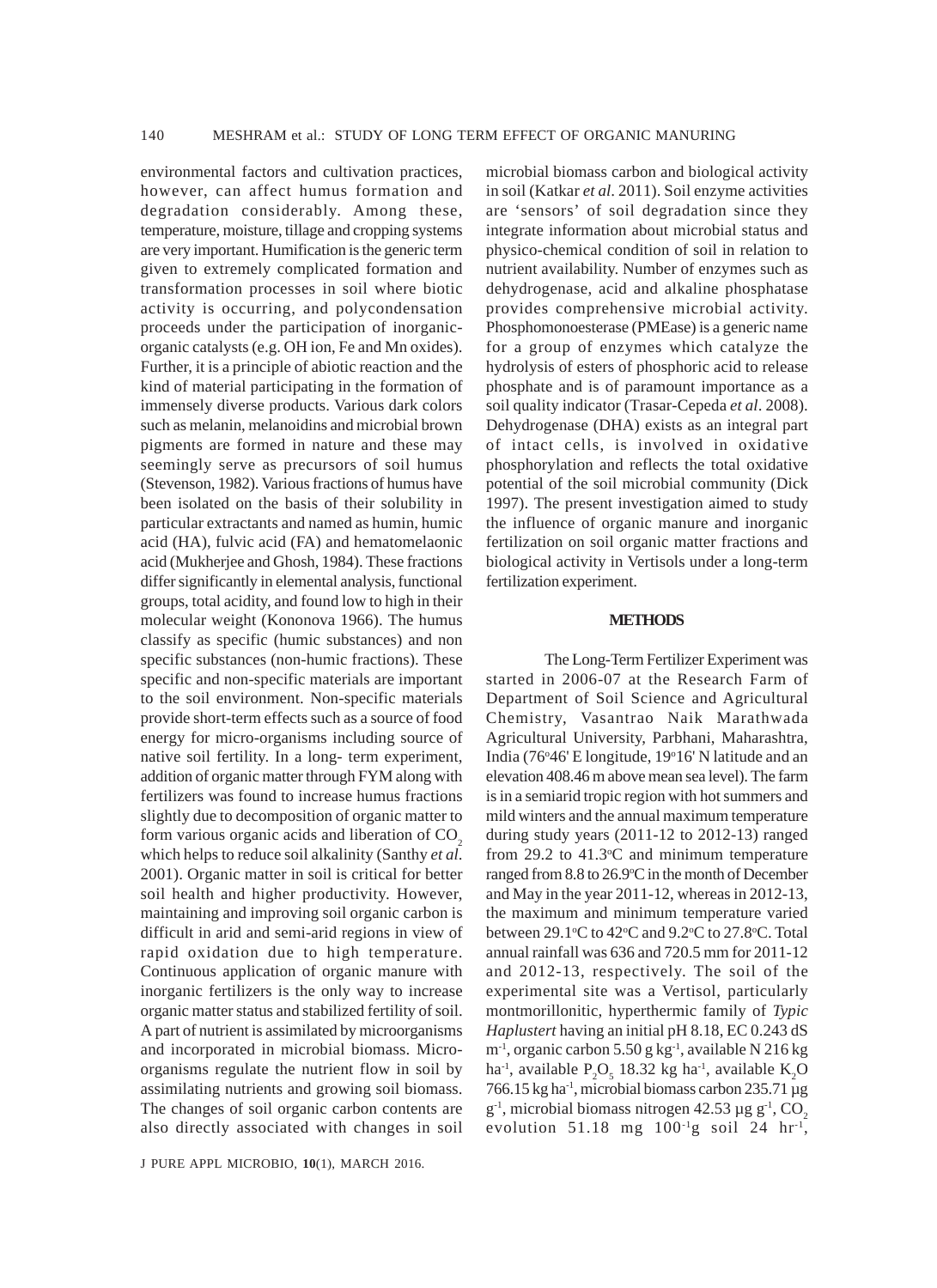sequence, moist soils were collected from each plotat 0-15 cm depth and kept refrigerated in polythene bags. After processing a suitable amount (500 g) of soil was stored in an incubator

<sup>1</sup>soil 24 hr<sup>1</sup>, acid phosphatase enzyme activity 65.10 and alkaline phosphatase enzyme activity 65.10  $\mu$ g p-NP g<sup>-1</sup>soil hr<sup>-1</sup> and urease activity (53.20  $\mu$ g  $NH_{4}$ -N g<sup>-1</sup> 24 hr<sup>-1</sup>). Initial status of organic matter fractions found were humin  $(0.471 \text{ g } 100 \text{ g}^{-1} \text{ soil}$ humus), humic acid  $(0.295 \text{ g } 100 \text{ g}^{-1} \text{ soil humus}),$ fulvic acid  $(0.173 \text{ g } 100 \text{ g}^{-1} \text{ soil humus})$  and humic acid : fulvic acid (HA:FA) ratio (1.705). Though, the experiment conducted during  $6<sup>th</sup>$  and  $7<sup>th</sup>$  cycle (2011-12 and 2012-13) for comparative study of residual effect, the initial status with respect to humus fractions (soil humin, humic acid, fulvic acid and humic acid: fulvic acid ratio) (Table 1), organic carbon, bacteria, actinomycetes, fungi, soil microbial biomass carbon, soil microbial biomass nitrogen, dehydrogenase enzyme activity, acid and alkaline phosphatase enzyme activity were found significant (Table 2). The present experiment was framed in randomized block design (RBD) with twelve treatments and four replications in a soybean-safflower cropping system. The treatments comprises  $T_1$ –50% NPK,  $T_2$ –100% NPK,  $T_{3}$ –150% NPK,  $T_{4}$ –100 % NPK+ hand weeding,  $T_5$ –100% NPK + ZnSO<sub>4</sub> at 25 kg ha<sup>-1</sup>, T<sub>6</sub>–100% NP,  $T_{7}$ –100% N,  $T_{8}$ –100% NPK+FYM at 5 Mg ha<sup>-1</sup>,  $T_{9}$ – 100% NPK-Sulphur,  $T_{10}$ –Only FYM at 10 Mg ha<sup>-1</sup>,  $T_{11}$ –Absolute control and  $T_{12}$ -Fallow. The crops soybean (cv. JS-335) and safflower (cv. PBNS-12) were raised during *kharif* (rainy) and *rabi* (post rainy) seasons respectively using recommended practices. Soybean and safflower crops were sown with 45 x 5 cm and 45 x 10 cm spacing between rows and plants respectively. The 100% NPK recommended dose applied to the crops was 30:60:30 kg ha<sup>-1</sup> for soybean and 60:40:00 kg ha<sup>-1</sup> for safflower. The fertilizers used were urea, single super phosphate (SSP) and muriate of potash. FYM was applied 15 days before sowing only for *kharif* (rainy) crop and NPK applied were applied as per treatments, whereas in treatment  $(T_{\text{9}})$  diammonium phosphate was used in place of single super phosphate (SSP) to avoid sulphur application. In T<sub>4</sub> treatment only two hand weeding were undertaken for weed control, without use of any herbicide. Inorganic micronutrients were applied through chemical fertilizers  $(ZnSO_4.5H_2O)$  and FYM was incorporated at  $5$  Mg ha<sup>-1</sup> at sowing time in *kharif* (rainy) season only. After harvest of 6<sup>th</sup> and 7<sup>th</sup> cycle of soybean-safflower cropping

dehydrogenase enzyme activity 42.51 µg TPF g-

Humus fractions were estimated as outlined by Stevenson (1982). Measurement of soil microbial populations (bacteria, fungi and actinomycetes) was carried out by standard serial dilution plate technique using selective media: agar medium for bacteria; Bengal rose medium for fungi; and Ken knight agar medium (Dhingra and Sinclair 1993) for actinomycetes. Soil microbial biomass carbon (SMBC) and nitrogen (SMBN) determination were made using the chloroform fumigation technique as described by Vance *et al*. (1987) and Brookes  $et al.$  (1985). CO<sub>2</sub> evolution of soil was determined by the alkali trap method as given by Anderson (1982). Phosphomonoesterases (acid and alkaline phosphatase) activity in soil determines the enzymatic hydrolysis of pnitrophenyl phosphate to p-nitrophenol which was extracted by CaCl<sub>2</sub>-NaOH solution (Tabatabai and Bremner 1969). Dehydrogenase enzyme activity in soil (Klein *et al*. 1971) was determined by triphenyl formazan (TPF) produced by the reduction of 2, 3, 5-triphenyl tetrazolium chloride (TTC). Urease activity was determined by assay method as described by Pancholy and Rice (1973). A representative portion of each soil sample was air dried, powdered and passed through 0.2 mm sieve for determination of organic carbon, pH, EC, and available NPK. The analysis was carried out as per methods described by Jackson (1973).

at 30°C for biochemical analysis.

The experimental data were subjected to (one-way directions) analysis of variance (ANOVA) and treatment means were compared, significant differences were tested at P=0.05 using randomized block design (RBD) as described by Panse and Sukhatme (1985) using the statistical package for general block designs analysis MAUSTAT software (MAU, Institute).

## **RESULTS AND DISCUSSION**

## **Humus fractionation Humin**

The perusal of pooled data on humin content in soil under soybean-safflower cropping system indicates significantly higher humin in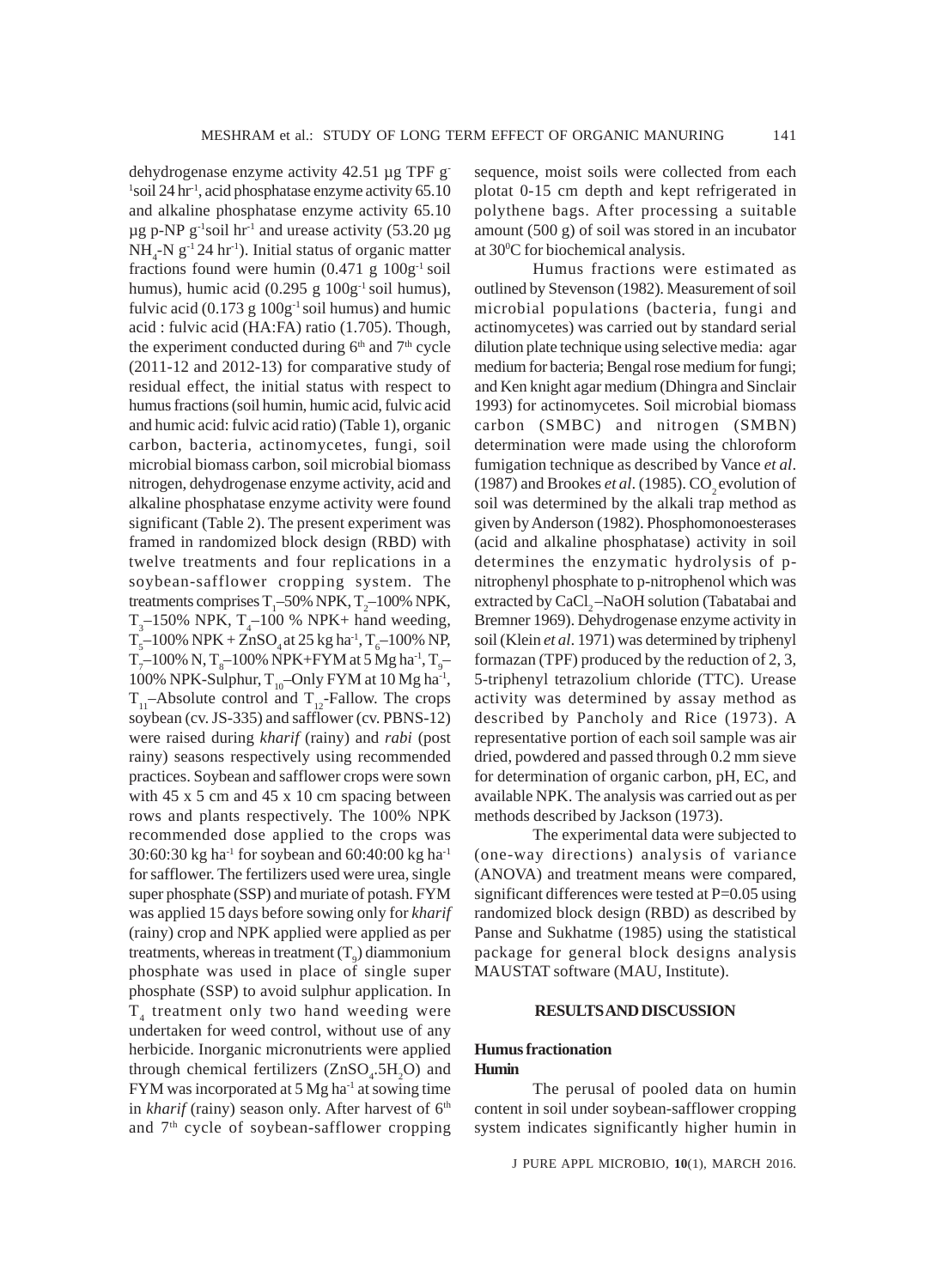treatment  $T_{\rm g}$  (0.561 g 100g<sup>-1</sup>soil humus) receiving optimal dose of organic manure along with chemical fertilizer (i.e.100% NPK+FYM at 5 Mg ha<sup>-1</sup>) over its before sowing data (Table 1) and initial status of humin in soil (2006-07). However, lower humin content in soil was observed in absolute control treatment  $T_{11} (0.427 g 100 g^{-1} \text{solid}$  humus). There was a gradual increase in soil humin content with the application of NPK from 50% to 150% of NPK. The improvement in humin fractions with NPK + FYM might be due to high C: N ratio of FYM resulting in higher organic carbon content in soil leading to greater humus formation. Addition of organic manure could serve as source of humus. At the same time, compounds utilized by micro-organism (cellulose, hemicelluloses, mono and disaccharides, glucosides, amino acids etc.) are indirect source of humic substances, being converted in to microbial plasma, which then participate in the formation of humic substances (Kononova 1966). In case of inorganic fertilizer, use of 150% NPK showed pronounced effect on humin in soil due to addition of root residues consequent to higher biomass yield. Gathala *et al*. (2007) in long-term fertilizer experiment noted that the contents of humin, humic acid and fulvic acid in the soil were significantly increased with the

application of fertilizer and FYM which could be due to the improved soil organic matter and conducive environment for the formation of humic acid in *Typic Haplusteps*.

## **Humic acid**

Conjoint use of organic manure and fertilizer showed significant improvement in humic acid over its before sowing data (Table 1) and statistically different from initial status of humic acid in soil (2006-07). he pooled data on humic acid content in soil under soybean-safflower cropping system showed significantly (p=0.05) highest value  $(0.369 \text{ g } 100 \text{ g}^{-1}$ soil humus) with the application of 100% NPK+FYM at 5 Mg ha-1 and lowest amount of humic acid  $(0.249 g 100g<sup>-1</sup>$ soil humus) was noted in absolute control  $(T_{11})$ . The application of 100% N alone was noted having higher humic acid in soil than control treatment, whereas significantly lower humic acid in soil as compare to other treatments were also recorded. Significantly more humic acid content in soil after the harvest of soybean-safflower cropping system was noted in  $T_{8}$  might be due to applied NPK + FYM resulted higher turnover of organic : matter in soil. The continuous application of 100% N alone and 50% NPK caused an increase in humic acid over control but response exhibited declining humic acid with

Table 1. Humus fractionation as influenced by different nutrient management systems under soybean-safflower cropping sequence

| Treatment details    |        | Before sowing |                |                 |        | After harvest (Pooled data) |                |                 |
|----------------------|--------|---------------|----------------|-----------------|--------|-----------------------------|----------------|-----------------|
|                      | Humin  | Humic<br>acid | Fulvic<br>acid | HA: FA<br>ratio | Humin  | Humic<br>acid               | Fulvic<br>acid | HA: FA<br>ratio |
| $T - 50\%$ NPK       | 0.463  | 0.261         | 0.140          | 1.869           | 0.478  | 0.299                       | 0.168          | 1.779           |
| $T_{2}$ -100% NPK    | 0.498  | 0.285         | 0.169          | 1.695           | 0.513  | 0.323                       | 0.190          | 1.697           |
| $T_{3}$ -150% NPK    | 0.524  | 0.332         | 0.218          | 1.524           | 0.552  | 0.362                       | 0.243          | 1.490           |
| $T4$ -100%NPK+HW     | 0.507  | 0.303         | 0.181          | 1.681           | 0.519  | 0.331                       | 0.209          | 1.585           |
| $T_{5}$ -100% NPK+Zn | 0.515  | 0.318         | 0.204          | 1.569           | 0.529  | 0.340                       | 0.219          | 1.552           |
| $T_c - 100\% NP$     | 0.478  | 0.284         | 0.154          | 1.846           | 0.500  | 0.315                       | 0.180          | 1.751           |
| $T_{7}$ -100%N       | 0.433  | 0.242         | 0.123          | 1.975           | 0.448  | 0.270                       | 0.140          | 1.929           |
| $T_s$ -100% NPK+FYM  | 0.549  | 0.346         | 0.229          | 1.513           | 0.561  | 0.369                       | 0.250          | 1.478           |
| $T_o$ -100% NPK-S    | 0.482  | 0.283         | 0.156          | 1.818           | 0.497  | 0.311                       | 0.175          | 1.778           |
| $T_{10}$ -FYM        | 0.510  | 0.301         | 0.172          | 1.754           | 0.522  | 0.326                       | 0.198          | 1.649           |
| $T_{11}$ -Control    | 0.413  | 0.220         | 0.103          | 2.140           | 0.427  | 0.249                       | 0.120          | 2.081           |
| $T_{12}$ -Fallow     | 0.424  | 0.231         | 0.114          | 2.035           | 0.448  | 0.264                       | 0.131          | 2.013           |
| Mean                 | 0.483  | 0.284         | 0.163          | 1.785           | 0.500  | 0.313                       | 0.185          | 1.732           |
| $SE \pm$             | 0.0047 | 0.0026        | 0.0038         | 0.045           | 0.0017 | 0.0013                      | 0.0011         | 0.013           |
| CD at $(P=0.05)$     | 0.0135 | 0.0074        | 0.0109         | 0.131           | 0.0051 | 0.0038                      | 0.0033         | 0.039           |

CD, Critical differences at (p=0.05), Humin (g  $100g^{-1}$  soil humus); HA, Humic acid (g  $100g^{-1}$  soil humus); FA, Fulvic acid  $(g 100g^{-1} solid$  humus).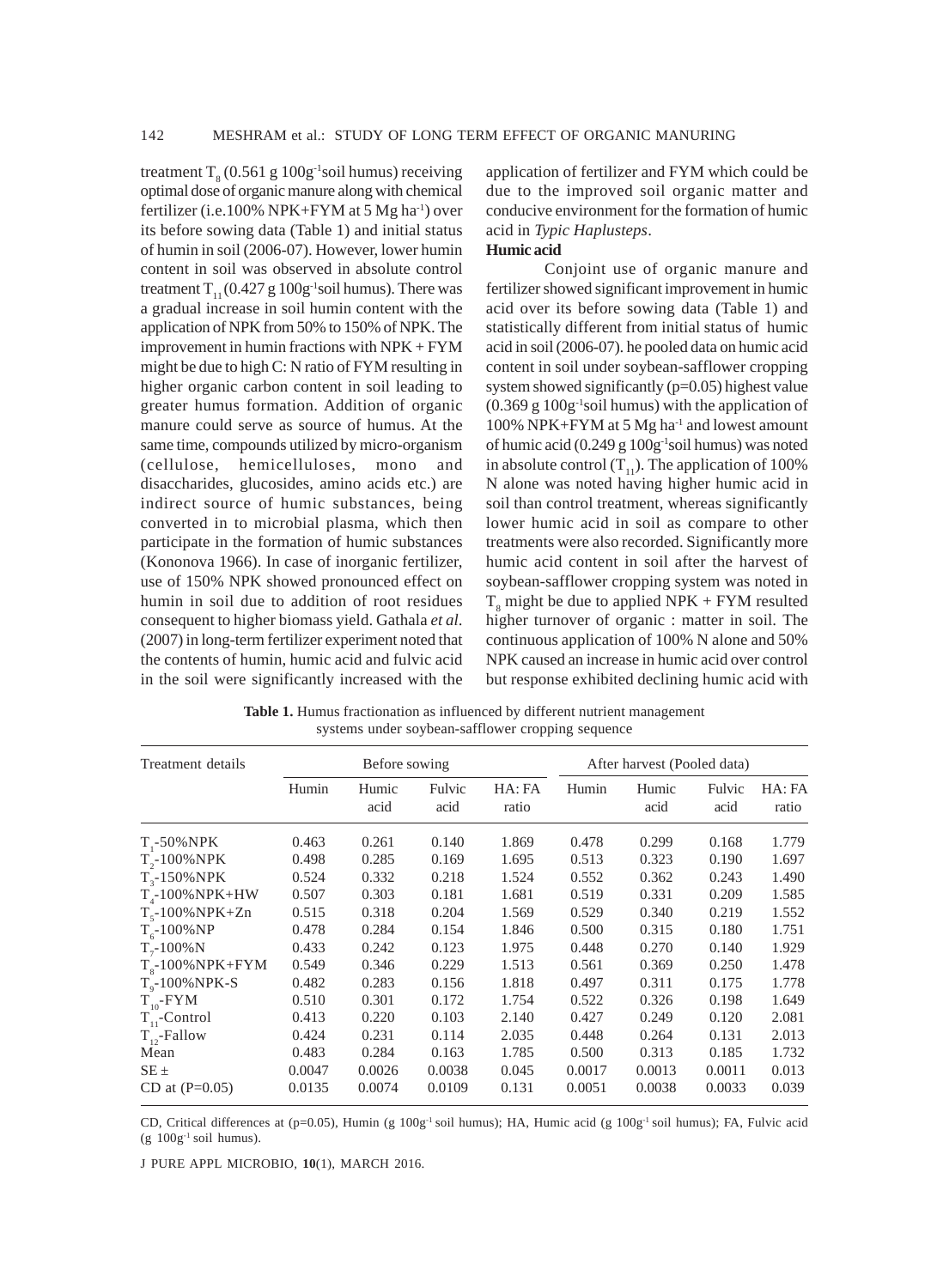time due to imbalanced use of fertilizer dose (i.e. 50 % NPK, 100 % N only, 100 % NP respectively) and continuous nutrient mining from soil. However, 150% NPK  $(T_3)$  treatment showed quite near values with optimal dose of fertilizer application (NPK+FYM) which may be due to addition of root residues consequent to higher biomass yield and have produced more amount of humic acid and also be due to decomposition of added residue to constitute part such as lignin derived phenolic unit, carbohydrates or amino compounds as building blocks or substrate for humus formation. The content of humic acid was higher than fulvic acid regardless of different treatments. Fulvic acids, although primarily considered to be humic acid precursors, may be humic acid degradation products as well. It is probable that fulvic acid can be absorbed on to clay, but the size of their molecules suggested that the force of attraction would be less than those for longer humic acid constituents (Anderson 1979). Santhy *et al*. (2001) reported that the content of humic acid in soil increased with increasing levels of chemical fertilizers from 50 to 150% and the highest content was recorded with the application of 100% NPK+FYM which could be due to conducive environment for the formation of humic acids in this treatment. In 150% treatment addition of root residue consequent to higher yield have produced more amount of humic acid in *Vertic Ustopept*. Gathala *et al*. (2007) also reported that application of chemical fertilizer alone (150% NPK) and integrated use of FYM and 100% NPK produced more amount of humic acid in *Typic Haplusteps*. Similarly, Bhoye *et al*. (2011) found increased humic acid in soil due to addition of 10 tonnes fully decomposed FYM and 10 tonnes partially decomposed FYM with recommended dose of fertilizer (RDF) and these treatments were significantly superior over rest of the treatments. **Fulvic acid**

Pooled data given in Table (1) on fulvic acid content in soil under soybean-safflower cropping system indicates significantly  $(p < 0.05)$ highest value  $(0.250 \text{ g } 100 \text{ g }^{-1}$ soil humus) with the continuous application of balanced fertilizers along with organic manure i.e.  $T_{\text{s}}$ -100% NPK+FYM at 5 Mg ha<sup>-1</sup> over control T<sub>11</sub> (0.120 g 100g<sup>-1</sup>soil humus). Application of super optimal dose of fertilizer (150% NPK) was found having considerably nearby values with applied 100% NPK+FYM treatments. It seems that the fulvic acids are simpler in nature and being more stable and found to be more resistance to coagulating action of electrolyte than humic acid (Kononova 1966). Further, significant reduction in fulvic acid was observed under nitrogen alone (100% N) and unfertilized treatments, this may occurred due to heavy removal of nutrients by the crops, therefore less contribution of organic matter in soil and in absence of organic carbon supplementation through external source. Santhy *et al*. (2001) and Gathala *et al*. (2007) noted that the integrated use of organic manures and inorganic fertilizer produced more amount of fulvic acid in *Vertic Ustopept* and *Typic Haplusteps* respectively under long term experiments in India. Application of 10 tonnes fully decomposed FYM and 10 tonnes partially decomposed FYM with RDF significantly improved the fulvic acid in soil (Bhoye *et al*. 2011).

## **Humic acid : Fulvic acid (HA: FA) ratio**

Applying optimal dose of NPK fertilizer along with organic manure annually (100% NPK + FYM) significantly (p=0.05) reduced HA : FA ratio in soil (1.478) for pooled data of soybean-safflower cropping system over its before sowing (1.513) (Table 1) and initial status of soil (1.705) (2006-07). The considerable improvement in HA : FA ratio with the application of super optimal dose of chemical fertilizer (150% NPK) was also observed. However, wide HA: FA ratio was recorded in absolute control  $T_{11}$  (2.081) treatment. A combined application of  $FYM + fertilizer$  in the present study provided evident that balanced supply of nutrients and carbon reflected in terms of development in HA: FA ratio of soil. It became narrower due to a decrease of total humic acid content, primarily due to decreased Ca-humate content, an increase in the amount of strongly bound humic and fulvic acids i.e. positive association between fulvic acid and total organic matter (Gathala *et al*. 2007). The increase in magnitude of organic matter fractions might have been due to faster rate of decomposition and mineralization owing to higher temperature of the surface soil in tropical regions (Santhy *et al*. 2001).

## **Soil organic carbon (SOC)**

Two years residual pooled soil organic carbon data (Table 3) on soybean-safflower system revealed that, the SOC was significantly  $(p=0.05)$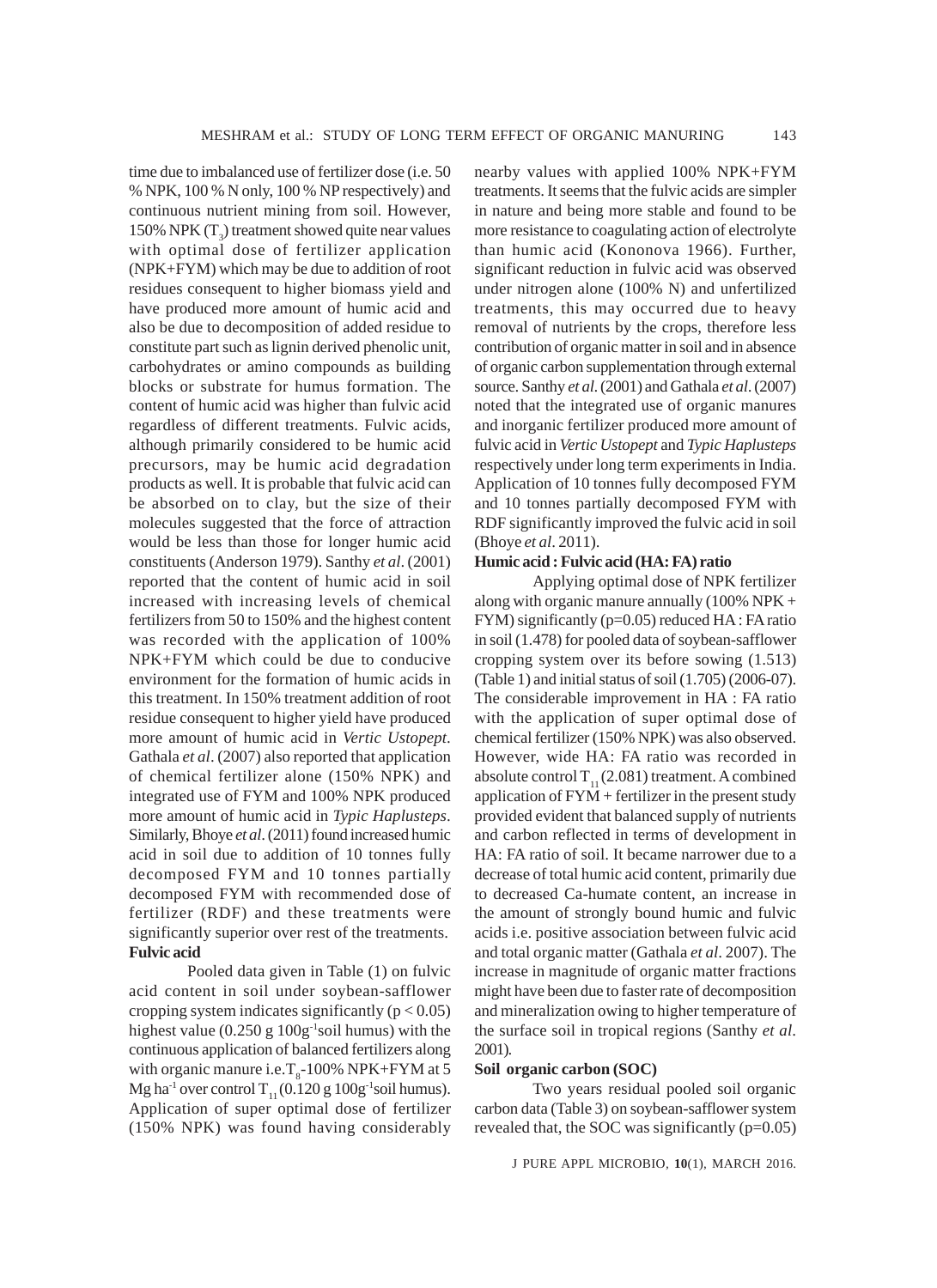| Treatment details         | <b>SOC</b>       | Bacteria | Fungi                                                       | Actino                                                                                                                | SMBC                                                                   | <b>SMBN</b>                                                       | $\rm CO_{\hat{c}}$ |                                       | DHA Acid Phosphatase                                                                            | Alkaline Phosphatase | Urease activity                                                                                                                                                                         |
|---------------------------|------------------|----------|-------------------------------------------------------------|-----------------------------------------------------------------------------------------------------------------------|------------------------------------------------------------------------|-------------------------------------------------------------------|--------------------|---------------------------------------|-------------------------------------------------------------------------------------------------|----------------------|-----------------------------------------------------------------------------------------------------------------------------------------------------------------------------------------|
| '-50%NPK                  | 5.68             | 133.40   | 5.46                                                        | 33.86                                                                                                                 | 26.66                                                                  | 41.23                                                             | 12.31              | <b>16.97</b>                          |                                                                                                 | 131.07               |                                                                                                                                                                                         |
| $\rm T_{2}$ -100% NPK     | 5.87             | 143.86   | 6.83                                                        |                                                                                                                       | 247.60                                                                 |                                                                   |                    |                                       |                                                                                                 | 132.42               |                                                                                                                                                                                         |
| $\Gamma_{3}$ -150% NPK    | 6.16             | 142.53   |                                                             | 38.62<br>45.87                                                                                                        | 293.23                                                                 | 46.66<br>51.82.71.75<br>51.83.75.75.75.75.74<br>52.75.75.75.75.74 |                    | 41.59<br>45.56                        | 57.63<br>52.41<br>57.99                                                                         | 149.90               | $50.1$ $50.2$<br>$50.3$<br>$50.3$<br>$50.5$<br>$50.5$<br>$50.5$<br>$50.5$<br>$50.5$<br>$50.5$<br>$50.5$<br>$50.5$<br>$50.5$<br>$50.5$<br>$50.5$<br>$50.5$<br>$50.5$<br>$50.5$<br>$50.5$ |
| $T - 100\%$ NPK+HW        | 5.71             | 75.20    | $0.013$<br>$0.43$<br>$0.45$<br>$0.63$<br>$0.011$<br>$0.011$ |                                                                                                                       |                                                                        |                                                                   |                    |                                       |                                                                                                 | 137.59               |                                                                                                                                                                                         |
| $T_s$ -100% NPK+Zn        | 5.93             | 154.47   |                                                             |                                                                                                                       |                                                                        |                                                                   |                    |                                       |                                                                                                 |                      |                                                                                                                                                                                         |
| $T_{6}$ -100% NP          | 5.35             | 134.95   |                                                             |                                                                                                                       |                                                                        |                                                                   |                    |                                       |                                                                                                 | 143.63<br>131.79     |                                                                                                                                                                                         |
| $T_{r}$ -100% $N$         | 5.26             | 124.62   |                                                             |                                                                                                                       |                                                                        |                                                                   |                    |                                       |                                                                                                 |                      |                                                                                                                                                                                         |
| $T_{\rm s}$ -100% NPK+FYM | 6.71             | 211.06   |                                                             |                                                                                                                       |                                                                        |                                                                   |                    |                                       |                                                                                                 | 128.83<br>150.04     |                                                                                                                                                                                         |
| $T_{9}$ -100% NPK-S       | 5.63             | 141.41   |                                                             |                                                                                                                       | 32.58<br>275.02.21<br>275.02.21<br>28.53.71.95.03.03.21.14<br>28.68.22 |                                                                   |                    | 5.558<br>5.56855555884<br>5.568555588 | $63.20$<br>$66.58$<br>$66.58$<br>$66.66$<br>$66.62$<br>$66.62$<br>$66.63$<br>$66.63$<br>$67.77$ |                      |                                                                                                                                                                                         |
| $T_{10}$ -FYM             | $\overline{6}$ . | 198.69   |                                                             |                                                                                                                       |                                                                        |                                                                   |                    |                                       |                                                                                                 | 133.35<br>135.59     |                                                                                                                                                                                         |
| $T_{\text{H}}$ -Control   | 5.19             | 95.26    |                                                             |                                                                                                                       |                                                                        |                                                                   |                    |                                       |                                                                                                 | 126.54               |                                                                                                                                                                                         |
| $T_{0,2}$ -Fallow         | 5.60             | 103.41   | 5.06<br>5.28                                                |                                                                                                                       |                                                                        |                                                                   |                    |                                       |                                                                                                 | 126.78               |                                                                                                                                                                                         |
| Mean                      | 5.77             | 146.57   | 6.80                                                        | $39.44$<br>$43.68$<br>$43.68$<br>$53.15$<br>$54.36$<br>$55.75$<br>$55.36$<br>$55.75$<br>$55.75$<br>$55.75$<br>$50.80$ |                                                                        |                                                                   | 16.43              | 40.09                                 | 51.32                                                                                           | 135.63               |                                                                                                                                                                                         |
| $SE +$                    | 0.219            | 3.40     | 0.084                                                       |                                                                                                                       |                                                                        | 0.82                                                              | 0.81               | 0.79                                  | 0.81                                                                                            | 1.02                 |                                                                                                                                                                                         |
| CD at $(P=0.05)$          | 0.608            | 9.78     | 0.242                                                       | 2.314                                                                                                                 | $2.02$<br>5.83                                                         | 2.36                                                              | 2.34               | 2.28                                  | 2.34                                                                                            | 2.93                 | 3.60                                                                                                                                                                                    |

144 MESHRAM et al.: STUDY OF LONG TERM EFFECT OF ORGANIC MANURING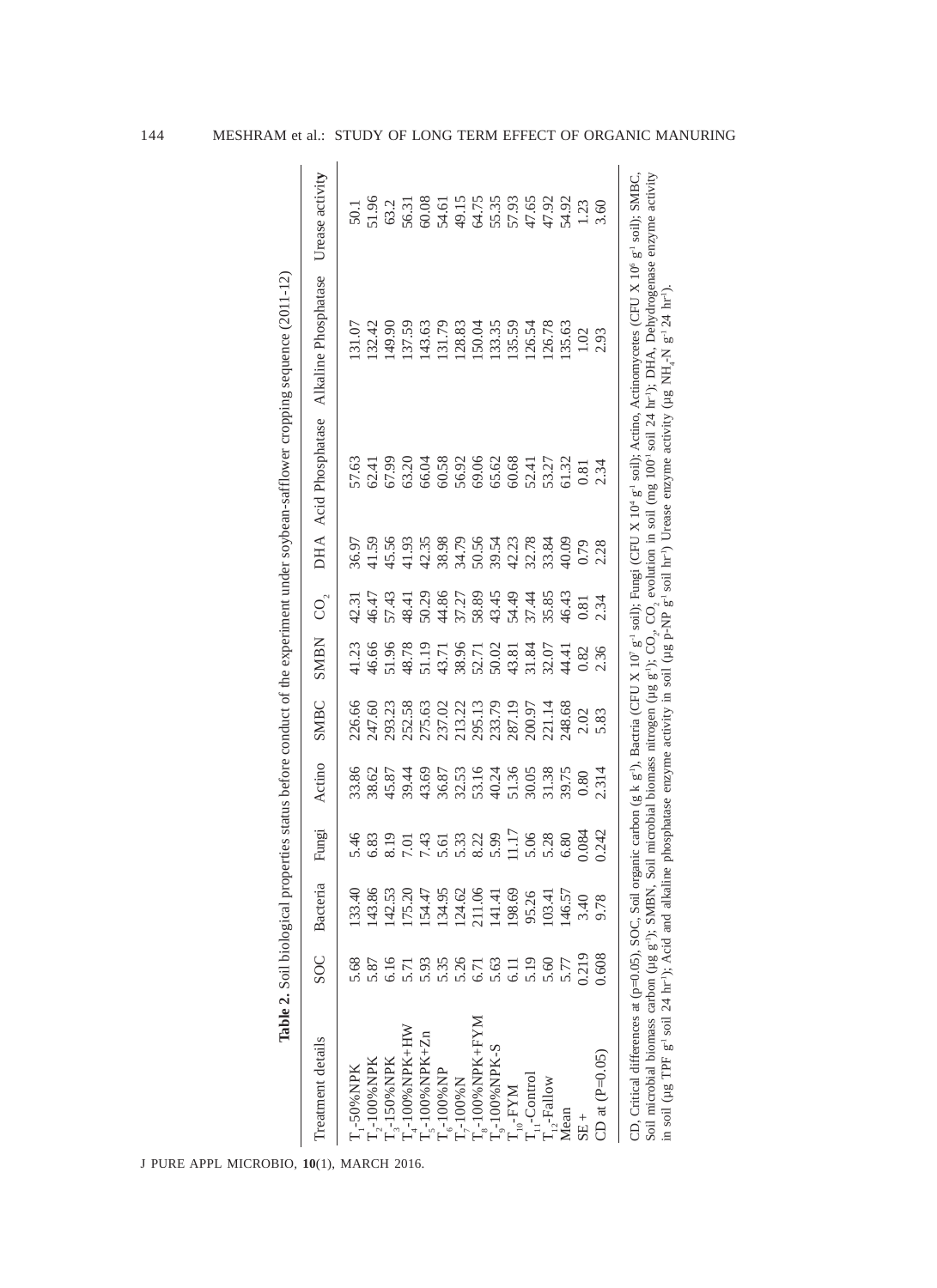increased in treatment  $T<sub>8</sub> (6.65 g kg<sup>-1</sup>)$  receiving 100% NPK + FYM at 5 Mg ha<sup>-1</sup> and it was found at par with treatment  $T_3 (6.50 \text{ g kg}^{-1})$  and  $T_{10} (6.52 \text{ g})$ kg-1) treated with 150% NPK and only FYM at 10 Mg ha-1 respectively, whereas lowest value of SOC  $(5.47 \text{ g kg}^{-1})$  was noted in absolute control  $(T_{11})$ . In long term fertilizer experiments decline in SOC was observed with application of 50% NPK, 100% N alone, 100% NP and unfertilized plots over the years. Organic carbon build up in  $T<sub>8</sub>$  could be ascribed to the contribution from annual use of organic manure at FYM 5 Mg ha-1 along with 100% NPK during the period of experimentation and also due to increased levels of fertilizer application which might have helped in increasing the organic carbon content in soil and also due to the increased contribution from the dry leaves, roots, stubbles and other crop biomass. Katkar *et al*. (2011), Arbad and Syed Ismail (2011), Vyas and Khandwe (2012), Shilpa Babar and Dongale (2013) also reported significant improvement in soil organic carbon with the application of organic, inorganic and organic with inorganic sources of nutrients as compared to control treatments in long term fertilizer experiment carried out in different Indian locations. **Microbial population (Bacteria, fungi and actinomycetes)**

The continuous use of organic manure along with balance fertilization significantly (p=0.05) increased microbial population in this Vertisol. As per the pooled result recorded in Table (3), the bacteria and actinomycetes population in soil after harvest of soybean-safflower system was found significantly maximum (229.42 CFU x 10<sup>7</sup> and 54.53 CFU x  $10^6$  g<sup>-1</sup> soil, respectively) when treated with 100% NPK+FYM at 5 Mg ha<sup>-1</sup> as compare to other treatments. However, fungal population in soil was noted significantly more (10.04 CFU x 104  $g^{-1}$  soil) with addition of FYM at 10 Mg ha<sup>-1</sup> and it was found statistically at par  $(8.68$  CFU x  $10^4$  g<sup>-1</sup> soil) with  $100\%$  NPK+FYM at 5 Mg ha<sup>-1</sup>. The application of 100% N and control treatment recorded lower values of bacteria, actinomycetes and fungi over respective treatments. The organic addition coupled with NPK fertilizer exerted a stimulating influence on the preponderance of soil microbial community viz., bacteria, actinomycetes and fungi. This might be ascribed to the decomposed food material available from organic sources. The relatively higher rate of multiplication of bacteria and actinomycetes was associated with FYM, which might be due to the ready source of carbon from FYM that acts as substrate for stimulation of bacterial and actinomycetes growth. The results indicated that the application of FYM in combination with chemical fertilizers proved better than use of only chemical fertilizers in helping the multiplication of bacterial and actinomycetes population (Selvi *et al*. 2004). However, application of inorganic fertilizers also leads to an improvement in fungal population over control. Such increase was not purely due to nutrient response but it was due to microbial oxidation of ammonium salt present in inorganic fertilizers which leads to formation of nitric acid pre disposing condition for fungal proliferation. Arbad and Syed Ismail (2011), Singh and Dhar (2012) also noted the maximum bacterial, fungal and actinomycetes populations with the combined application of organic and inorganic.

## $CO<sub>2</sub>$  evolution

The release of soil  $CO<sub>2</sub>$  due to different nutrient management supply system showed significant ( $p < 0.05$ ) effect of these management practices on  $CO<sub>2</sub>$  evolution as compare to soil samples before conduct of experiment and their initial status (Table 2, 3). Consistently higher  $CO<sub>2</sub>$ evolution as recorded  $(56.40 \text{ mg } 100 \text{ g} \text{ soil } 24 \text{ hr}^1)$ in the soils from optimal dose of fertilizer along with organics i.e.100% NPK + FYM. However, decline in  $CO_2$  evolution of soil (32.95 mg 100<sup>-1</sup>g soil 24 hr<sup>-1</sup>) was noticed in absolute control and also due to the lower soil organic carbon content. Apparently the higher stress due to inadequate nutrient supply in control super optimal fertilizer level restricted crop production and thus carbon substrate (root exudates) with consequent reduction in  $CO<sub>2</sub>$  evolution. Soil respiration is evaluation of soil biological activity and extent of organic matter decomposition. Similar results were reported by Malewar *et al*. (1999), Suresh *et al*. (2012) in long term fertilizer experiments in India with the combined application of organic manure and indicated that the nutrient turn over at higher carbon expenses met through added organic carbon. Thus, the increased microbial biomass metabolically active could have resulted in increased soil respiration rate in Vertisols (Haider and Martin, 1988).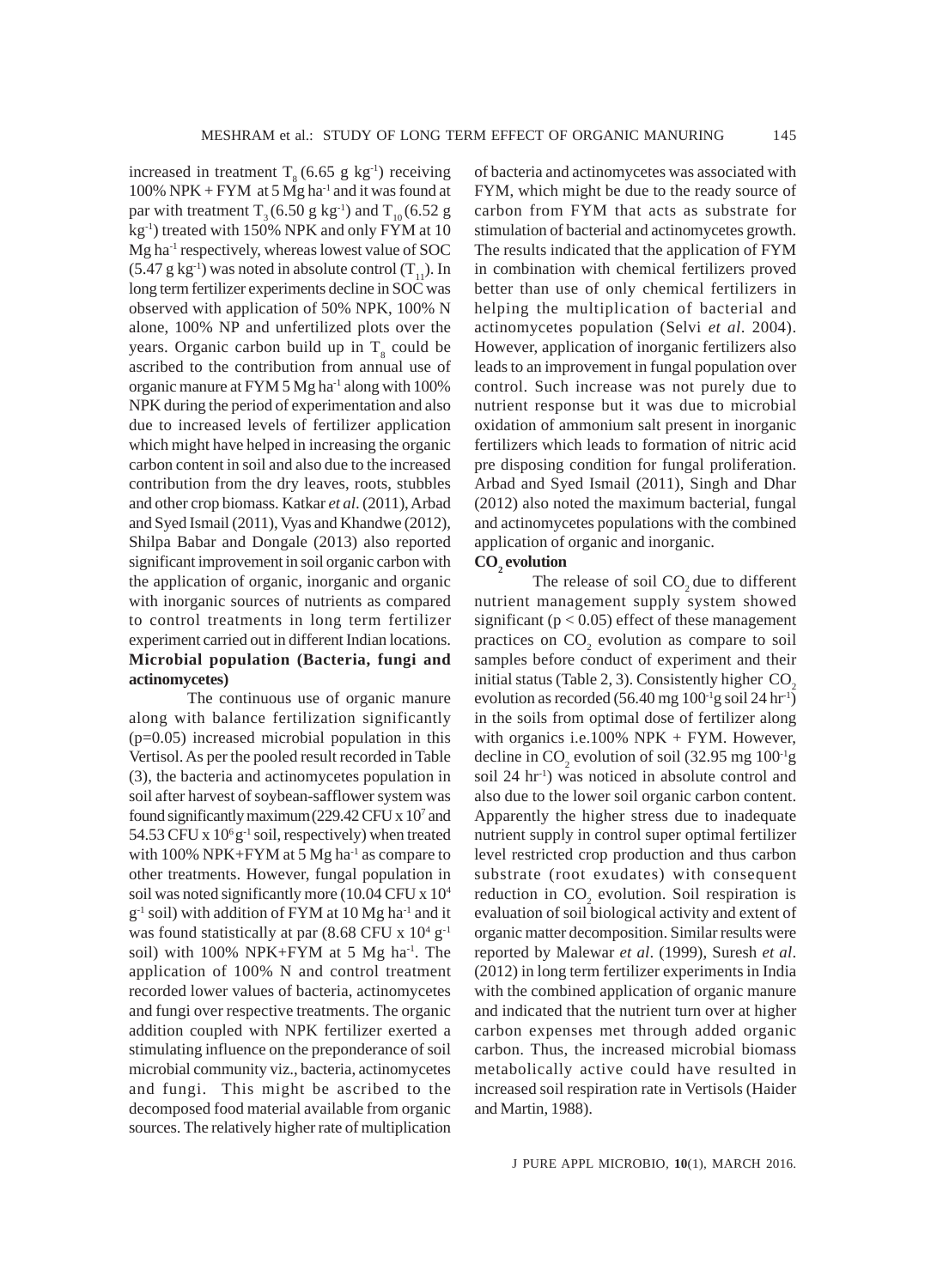| Treatment details                                                         | <b>SOC</b> | Bacteria | Fungi                        | Actino                           | SMBC             | <b>SMBN</b>                                         | $\overline{C}$          |                                                                 | DHA AcidPhosphatase                       | Alkaline Phosphatase Urease activity                                                                                                                                                                                                                                                                                                                                                                                                                                                                                                                                                                                                                                                             |                         |
|---------------------------------------------------------------------------|------------|----------|------------------------------|----------------------------------|------------------|-----------------------------------------------------|-------------------------|-----------------------------------------------------------------|-------------------------------------------|--------------------------------------------------------------------------------------------------------------------------------------------------------------------------------------------------------------------------------------------------------------------------------------------------------------------------------------------------------------------------------------------------------------------------------------------------------------------------------------------------------------------------------------------------------------------------------------------------------------------------------------------------------------------------------------------------|-------------------------|
| T <sub>1</sub> -50%NPK                                                    | 5.90       | 134.60   |                              |                                  | 223.03           | 38.07                                               | 39.63                   | 37.97                                                           | 52.00                                     | 137.99                                                                                                                                                                                                                                                                                                                                                                                                                                                                                                                                                                                                                                                                                           | 52.51                   |
| T <sub>7</sub> -100% NPK                                                  | 6.27       | 146.60   | 5.78<br>6.69                 |                                  | 238.98           | 13.98                                               |                         |                                                                 |                                           | 142.85                                                                                                                                                                                                                                                                                                                                                                                                                                                                                                                                                                                                                                                                                           |                         |
| $T_{3}$ -150% NPK                                                         | 6.50       | 150.52   |                              | 32.16<br>35.02<br>37.32<br>37.32 |                  |                                                     | 43.10<br>54.49<br>45.28 | $\frac{11.76}{16.50}$                                           | 56.03<br>73.01                            | 157.36                                                                                                                                                                                                                                                                                                                                                                                                                                                                                                                                                                                                                                                                                           | 56.26<br>67.22          |
| $T_{4}$ -100% NPK+HW                                                      | 6.28       | 175.57   | 7.01                         |                                  | 292.20<br>248.89 | 51.01<br>45.86                                      |                         |                                                                 | 56.83                                     | 145.62                                                                                                                                                                                                                                                                                                                                                                                                                                                                                                                                                                                                                                                                                           | 60.59                   |
| $T_{s}$ -100% NPK+Zn                                                      | 6.28       | 151.89   |                              | 40.08                            | 270.68           |                                                     | 47.82                   | $\begin{array}{c} 42.32 \\ 39.18 \\ 36.14 \\ 51.07 \end{array}$ |                                           |                                                                                                                                                                                                                                                                                                                                                                                                                                                                                                                                                                                                                                                                                                  | 63.92                   |
| $T_{6}$ -100% NP                                                          | 5.74       | 142.24   |                              |                                  |                  |                                                     |                         |                                                                 |                                           |                                                                                                                                                                                                                                                                                                                                                                                                                                                                                                                                                                                                                                                                                                  |                         |
| $T_{\gamma}$ -100% $N$                                                    | 5.58       | 120.17   |                              |                                  | 232.09<br>208.19 |                                                     |                         |                                                                 |                                           |                                                                                                                                                                                                                                                                                                                                                                                                                                                                                                                                                                                                                                                                                                  |                         |
| $T_{\rm s}$ -100% NPK+FYM                                                 | 6.65       | 229.42   | 7.36<br>5.97<br>5.88<br>5.97 |                                  |                  |                                                     | 41.95<br>36.49<br>56.40 |                                                                 |                                           |                                                                                                                                                                                                                                                                                                                                                                                                                                                                                                                                                                                                                                                                                                  | 57.98<br>51.51<br>68.59 |
| $T_{o}$ -100%NPK-S                                                        | 5.86       | 148.32   |                              | 33.11<br>30.12<br>39.43<br>39.43 | 300.10           | $48.27$<br>$40.99$<br>$55.96$<br>$52.32$<br>$48.94$ | 41.16                   | 39.73<br>44.53<br>32.99                                         | 68.68<br>64.71<br>66.98<br>66.98<br>66.98 | 149.10<br>141.63<br>134.09<br>134.44<br>145.48<br>145.48                                                                                                                                                                                                                                                                                                                                                                                                                                                                                                                                                                                                                                         | 59.00                   |
| $T_{10}$ -FYM                                                             | 6.52       | 205.42   | 10.04                        |                                  | 284.24           | 42.71<br>30.50                                      | 52.16<br>32.95          |                                                                 |                                           |                                                                                                                                                                                                                                                                                                                                                                                                                                                                                                                                                                                                                                                                                                  | 61.94                   |
| $T_{11}$ -Control                                                         | 5.47       | 112.16   | 4.78                         | 50.43<br>26.22                   | 199.95           |                                                     |                         |                                                                 |                                           |                                                                                                                                                                                                                                                                                                                                                                                                                                                                                                                                                                                                                                                                                                  | 48.87                   |
| $T_{12}$ -Fallow                                                          | 5.62       | 100.43   | 5.09                         | 28.39                            | 213.99           | 32.50                                               | 34.82                   | \$5.30                                                          | 57.28                                     | 133.30                                                                                                                                                                                                                                                                                                                                                                                                                                                                                                                                                                                                                                                                                           | 49.85                   |
| Mean                                                                      | 6.06       | 151.44   | 6.75<br>0.48                 | 87.49                            | 245.26           | 12.59                                               | 43.85                   | 10.72                                                           | 54.91                                     | 143.30                                                                                                                                                                                                                                                                                                                                                                                                                                                                                                                                                                                                                                                                                           | 58.19                   |
| $SE +$                                                                    | 0.055      | 3.37     |                              | 0.49                             | 1.93             | 0.55                                                | 0.48                    | 0.42                                                            | 0.62                                      | 0.59                                                                                                                                                                                                                                                                                                                                                                                                                                                                                                                                                                                                                                                                                             | 1.01                    |
| CD at $(P=0.05)$                                                          | 0.158      | 9.69     | $\overline{5}$               | 1.42                             | 5.55             | 1.59                                                | $0+1$                   | $\overline{23}$                                                 | 1.78                                      | 1.72                                                                                                                                                                                                                                                                                                                                                                                                                                                                                                                                                                                                                                                                                             | 2.91                    |
| activity in soil (µg TPF g <sup>-1</sup> soil 24 hr <sup>-1</sup> ); Acid |            |          |                              |                                  |                  |                                                     |                         |                                                                 |                                           | SMBC, Soil microbial biomass carbon (µg g <sup>-)</sup> ); SMBN, Soil microbial biomass nitrogen (µg g <sup>-)</sup> ); CO <sub>2</sub> , CO <sub>2</sub> , evolution in soil (mg 100 <sup>1</sup> soil 24 hr <sup>-)</sup> ); DHA, Dehydrogenase enzyme<br>CD, Critical differences at (p=0.05), SOC, Soil organic carbon (g k g <sup>-1</sup> ), Bactria (CFU X 10' g <sup>-1</sup> soil); Fungi (CFU X 10' g <sup>-1</sup> soil); Actino, Actinomycetes (CFU X 10' g <sup>-1</sup> soil);<br>and alkaline phosphatase enzyme activity in soil ( $\mu g$ p-NP g <sup>-1</sup> soil hr <sup>1</sup> , Urease enzyme activity ( $\mu g$ NH <sub>2</sub> -N g <sup>-1</sup> 24 hr <sup>1</sup> ). |                         |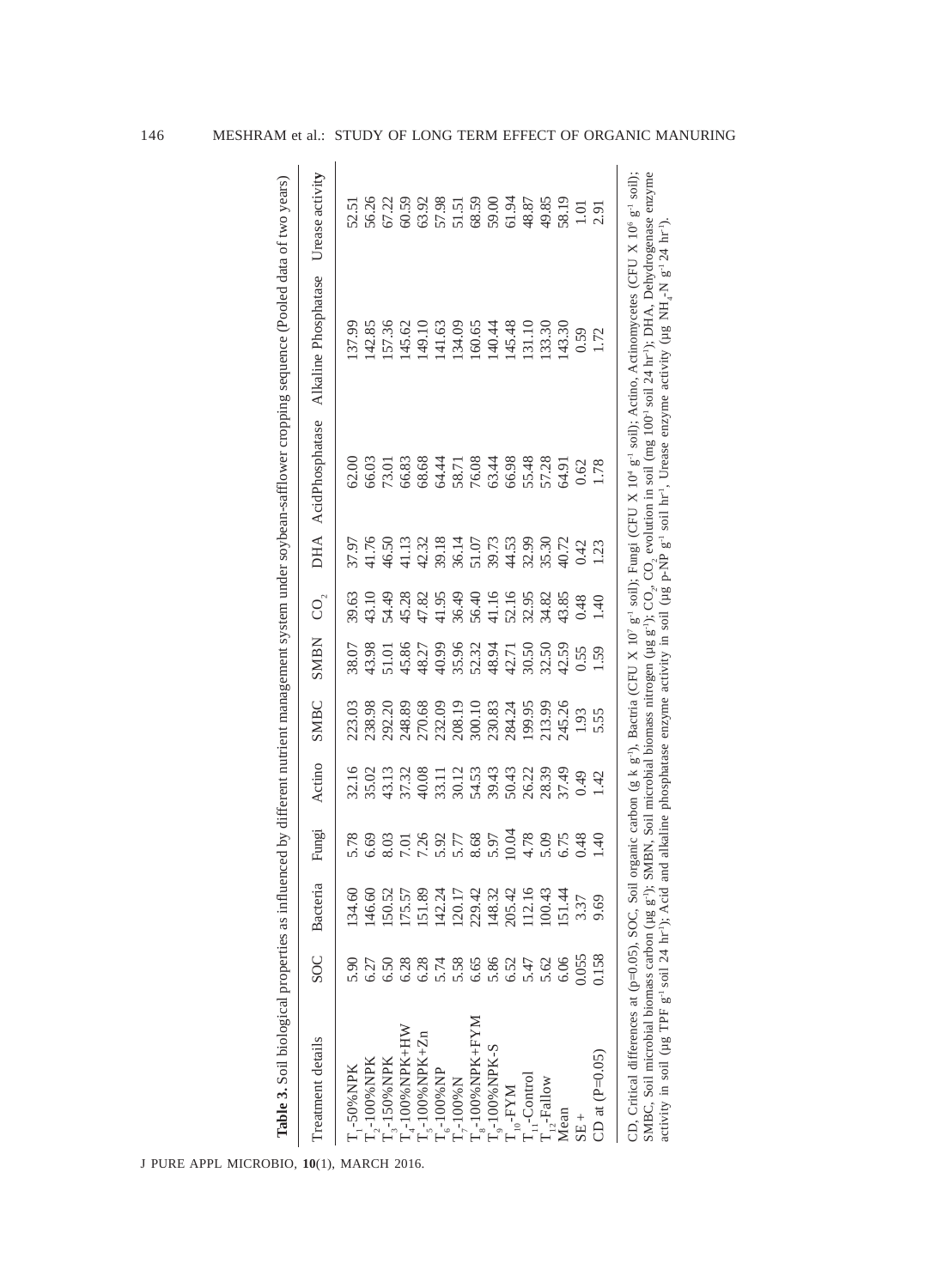## **Soil microbial biomass carbon (SMBC)**

As per the pooled data recorded in Table 3, application of organic manures, chemical fertilizers and their combinations also significantly (p=0.05) affected the soil microbial biomass carbon (Table 2). Long term integrated use of organic manure and fertilizer (NPK + FYM) considerably influenced the SMBC (300.10  $\mu$ g g<sup>-1</sup>). However, continuous growing of soybean-safflower without application of any fertilizers (absolute control) caused decline in SMBC (199.95  $\mu$ g g<sup>-1</sup>). The readily available carbon fraction of farm yard manure supported the development of microbial biomass. The increase in SMBC might be due to the supply of additional mineralizable and readily hydrolyzable carbon due to organic manure application resulted in higher microbial activity and in turn higher microbial biomass carbon. Selvi *et al*. (2004), Padmavathi *et al*. (2012) and Suresh *et al*. (2012) also reported that soil microbial biomass carbon was gradually increased with the graded levels of NPK from 50% to 150%. They also reported that among the treatments, the highest soil microbial biomass C was noted with integrated nutrient management treatment i.e. NPK+FYM.

## **Soil microbial biomass nitrogen (SMBN)**

The results of pooled data(Table 3) indicated that the mean soil microbial biomass nitrogen (SMBN) was found significantly( $p < 0.05$ ) increased (52.32  $\mu$ g g<sup>-1</sup>) with 100 % NPK + FYM at 5 Mg ha-1 which was closely followed by super optimal dose of fertilizer i.e. 150% NPK (51.01 µg g-<sup>1</sup>) and these treatments were found to be at par with each other. The decrease in soil microbial biomass nitrogen (SMBN) was recorded in treatment T<sub>11</sub> (30.50 µg g<sup>-1</sup>) absolute control. However, graded dose of NPK and NPK with hand weeding also significantly increased the soil microbial nitrogen over absolute control. The availability of nutrients to crop from FYM is generally lower than nitrogen from inorganic fertilizers because of the slow releases or organically bound N and the volatilization of  $NH<sub>3</sub>$ from the manure, especially in alkaline soil. Therefore, a combine use of organic manure and inorganic fertilizer (i.e. 100% NPK +FYM at 5 Mg ha<sup>-1</sup>) in the present study apparently provided supply of nutrients in balanced proportion resulted in greater amount of soil microbial biomass nitrogen. Application of only N, NP alone and 50%

NPK recorded declining trend due to the use of unbalanced nutrients. Thus, it is quite apparent that there exist greater turnover and microbial activity at harvest period when nutrient assimilation is optimum. In contrast biomass nitrogen contributes to crop productivity by releasing nutrients and application of manures with fertilizers promoted this effect more strongly than application of NPK alone (Rita Patil and Puranik 2001). Similar results were also reported by Selvi *et al*. (2004), *Padmavathi et al*. (2012), Suresh *et al*. (2012) in long-term experiments under different cropping systems.

## **Dehydrogenase enzyme activity**

The pooled data on dehydrogenase activity in soil (Table 3) after harvest of soybeansafflower system indicates that the conjoint application of inorganic fertilizer and organic manure (i.e. 100% NPK + FYM at 5 Mg ha<sup>-1</sup>) significantly (p=0.05) increased dehydrogenase enzyme activity in soil  $(51.07 \,\mu g \,\text{TPF} g^{-1} \text{solid} 24 \,\text{hr}^{-1})$ <sup>1</sup>). But, the enzyme activity was drastically reduced in absolute control (32.99  $\mu$ g TPF g<sup>-1</sup>soil 24 hr<sup>-1</sup>) and improved slightly with increasing fertilizer dose. The greater enzymes activity reflected due to increased organic carbon content in soil. The activity of enzymes can be attributed to microbial origin developed during decomposition of organics which acts as good source of carbon and energy to heterotrophs by which their population increased with increase in enzyme activities. The values of enzyme activity were significantly lower in all the treatments of imbalanced fertilization (N alone and 50% NPK). Manna *et al*. (1996) reported significantly positive correlation between soil organic carbon and dehydrogenase activity in *Typic Haplustert*. The stronger effects of FYM on dehydrogenase activity might be due to more easy decomposition of organic matter and due to the increase in microbial growth with addition of carbon substrate (Nath *et al*. 2012; Singh and Dhar 2012). **Acid phosphatase enzyme activity**

After harvest of soybean-safflower cropping sequence the soil samples were analyzed for acid phosphatase activity and the pooled data of two years is presented in (Table (2, 3). The results indicate that there was a statistically significant difference in acid phosphatase enzyme activity of soil with the application of NPK + FYM and significantly increases over it have before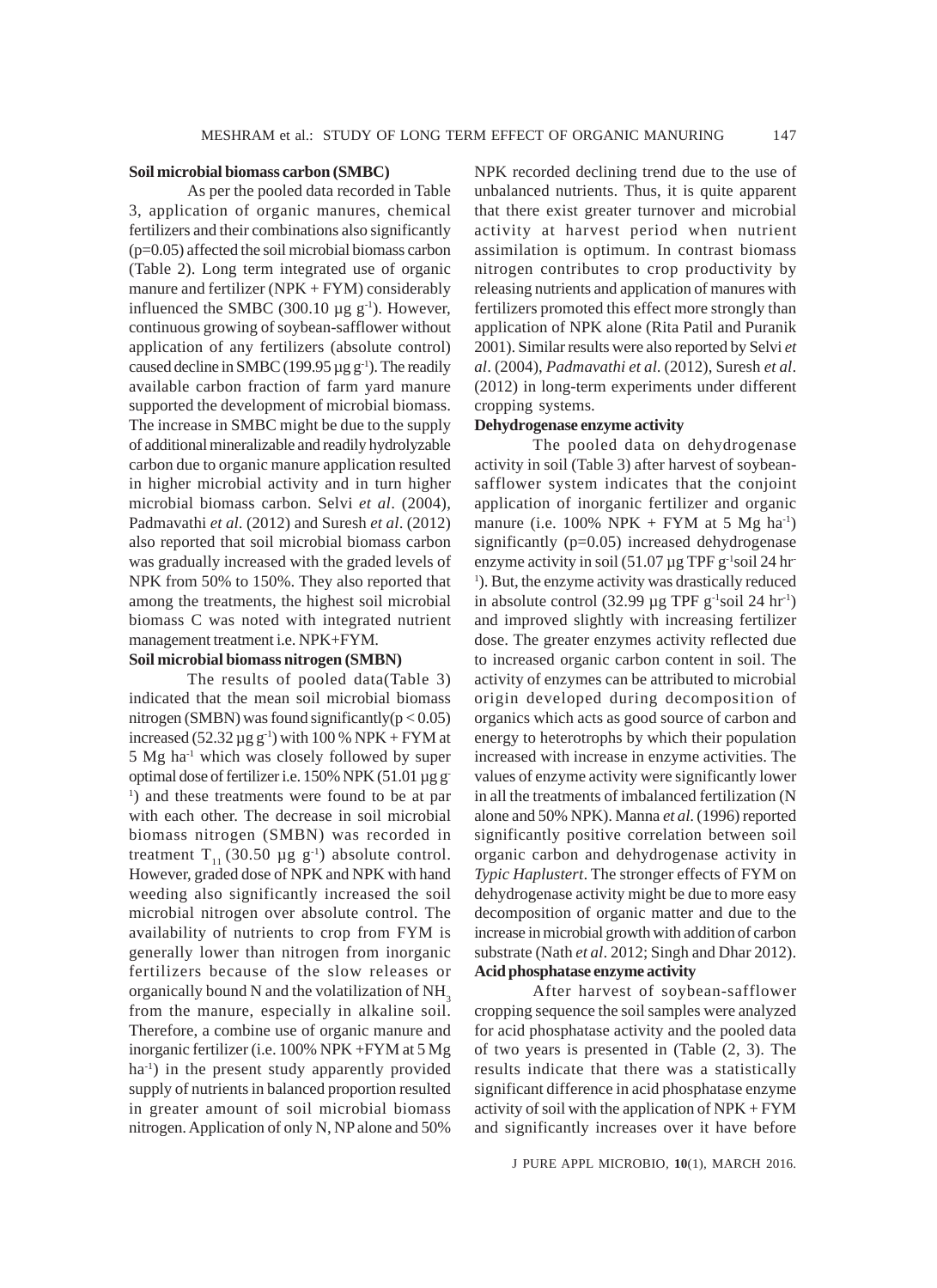conducted the experimental data (2012) and initial status (2006-07). The significantly  $(p=0.05)$ maximum acid phosphatase enzyme activity (76.08  $\mu$ g p-NP g<sup>-1</sup>soil hr<sup>-1</sup>) was recorded with the combined application of organic manure and fertilizer (100%  $NPK + FYM$ ) treatment, whereas minimum acid phosphatase enzyme activity was noted in absolute control  $(55.48 \mu g p-NP g^{-1} \text{solid hr})$ <sup>1</sup>). The applied organic manure along with mineral fertilizer were able to get nutrient mineralized more rapidly, hence there was more mineralization than immobilization which consequently provide sufficient nutrition for the proliferation of microbe and their activities in terms of acid phosphatase enzyme. Significantly more phosphatase enzyme activity in soil was recorded in u balanced fertilized plot (i.e.  $T_s$ ). Similar result was reported by Santhy *et al*. (2004), Rai and Yadav (2011) in long-term fertilizer experiments with the combined application of NPK + FYM. Long term effect of incorporation of organic source along with fertilizers resulted greater amount of carbon input, root exudation to the soil, enhanced humus content, abundance of carbohydrates coupled with greater microbial activities which pronounced increase in phosphatase enzyme activities in soil (Vandana *et al*. 2012).

## **Alkaline phosphatase enzyme activity**

Application of FYM in combination with inorganic fertilizer also enhanced the alkaline phosphatase enzyme activity in Vertisol. As per pooled means of two years data (Table 3), significantly (p=0.05) highest enzyme activity was recorded in treatment  $T_0$  (160.65 µg p-NP g<sup>-1</sup>soil hr-<sup>1</sup>) receiving 100% NPK + FYM at 5 Mg ha<sup>-1</sup>. However, the lowest value of alkaline phosphatase enzyme activity was noticed in existing  $T_{11}$  (131.10)  $\mu$ g p-NP g<sup>-1</sup>soil hr<sup>-1</sup>) i.e. control treatment. Among all the treatments, balance application of organic manure with inorganic fertilizer (NPK+FYM) showed superiority as compare to application of fertilizer alone. In case of inorganic applications, super optimal dose of fertilizer (150% NPK) showed its significantly superior effect over rest of the treatments might be due to addition of higher amount of root residue for building of soil organic carbon. Similar results were reported by Kanchikerimath and Dhyan Singh (2001) in long term fertilizer experiments, they found that alkaline phosphatase activities were increased significantly

J PURE APPL MICROBIO*,* **10**(1), MARCH 2016.

with the addition of balanced nutrients and manure in *Typic Haplusterts*. Rai and Yadav (2011) also reported the higher activities of alkaline phosphatase in the organically treated soils due to manure input over the years. **Urease enzyme activity**

Long-term balance applications of organic manuring and inorganic fertilization have been consistently significant improvement in urease enzyme activity in soil over its initial status and control (Table 3). The higher (68.59  $\mu$ g NH<sub>4</sub>-N g<sup>-1</sup>24  $hr<sup>-1</sup>$ ) urease activity 1, 3 were recorded with the application of 100% NPK + FYM@ 5 Mg ha<sup>-1</sup> followed by 150% NPK (67.22  $\mu$ g NH<sub>4</sub>-N g<sup>-1</sup>24 hr<sup>-1</sup>) which were found to be at par with each other. It might be due to the improvement in organic matter status of soils which was in turn reflected in the higher enzymatic activity (Kanchikerimath and Singh 2001). Mishra *et al*. (2008) also observed that a gradual enhancement in urease enzyme activity as recommended fertilizer dose increased from 50% to 100% over control.

## **CONCLUSION**

It can be concluded from the above findings that in continuous cropping with soybean-safflower system over  $6<sup>th</sup>$  and  $7<sup>th</sup>$  years, conjoint use of organic manure along with 100% NPK was found significantly superior over rest of the treatments with respect to humus fractions (humin, humic acid, fulvic acid and HA: FA ratio), organic carbon, bacteria, actinomycetes, soil microbial biomass carbon, soil microbial biomass nitrogen, dehydrogenase enzyme activity, acid and alkaline phosphatase enzyme activity and urease enzyme activity in soil to buildup biological fertility of soil. Amongst different nutrient management supply systems, application of only chemical fertilizers 150% NPK was also noted better option for nutrient management through inorganics.

## **REFERENCES**

1. Anderson, D. W. Process of humus formation and transformation in soil of Canadian great plains. *Journal of Soil Science*, 1979; **30**: 77-84.

2. Anderson, J. P. E. Soil Respiration. *In:* A. L. Page, Miller, R. H. and Keeny, D. R. (ed). Methods of Soil Analysis, Part 2. Chemical and microbiological properties, Agronomy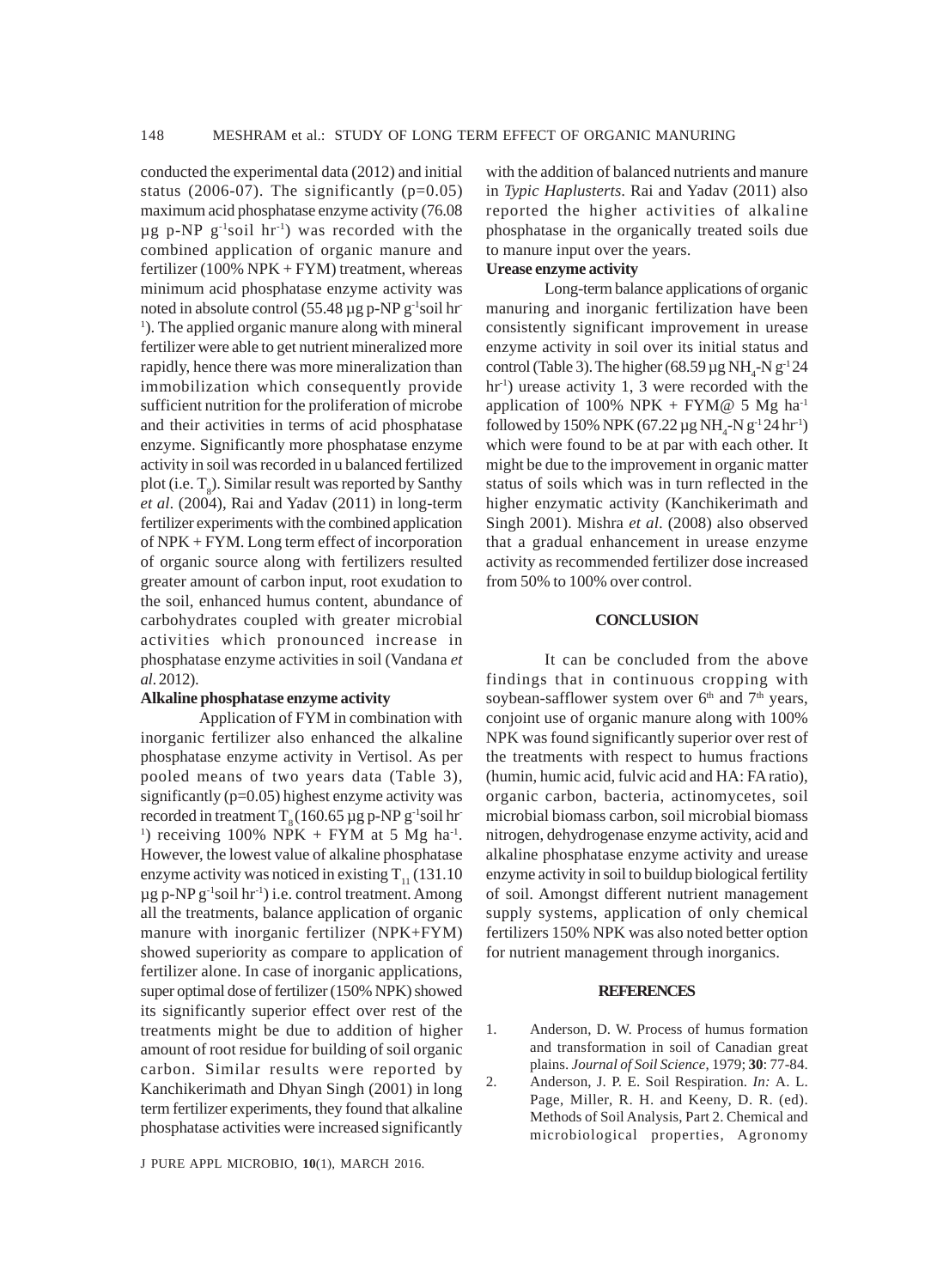monograph No.9, ASA-SSSA Publisher, Madison, Wiscosin, USA. 1982; p. 831-871.

- 3. Arbad, B. K. and Syed Ismail. Impact of continuous use of chemical fertilizers and manure on soil biological and chemical properties in soybean-safflower cropping system. *Current Agriculture*, 2011; **35**: 55-60.
- 4. Bhoye, K. P., Badole, W. P., Shete, P. G. and Baviskar, V. S. Influence of partially and fully decomposed FYM on humic, fulvic acid, microbial count in soil and yield of sorghum. *Green Farming,* 2011; **2**: 309-311.
- 5. Brookes, P. C. Landman Andrea; Pruden, G. and Jenkinson. D. S. Chloroform fumigation and the release of soil nitrogen: A rapid extraction method to measure microbial biomass nitrogen in soil. *Soil Biology & Biochemistry,* 1985; **17**: 837-842.
- 6. Dhingra, O. P. and Sinclair. J. B. Basic Plant Pathology Methods, CBS Publisher, New Delhi, 1993; p. 179-180.
- 7. Dick, R. P. Soil enzyme activities as integrative indicators of soil health. *In:* Biological Indicators of Soil Health (Pankhurst,C., Dube, B and Gupta, V. Ed.). CAB International Wallingfort, UK. 1997; 121-156.
- 8. Gathala, M. K.,Kanthaliya, P. C. Arvind Verma and Chahar. M. S. Effect of integrated nutrient management on soil properties and hamus fractions in the long-term fertilizer experiments. *Journal of Indian Society of Soil Science*, 2007; **55**: 360-363.
- 9. Haider, K. M. and Martin, J. P. Mineralization of 14C-Labelled humic acids and of humic acid bound 14C-Xenobiotics by *Phanerochete crysosporium*. *Soil Biology and Biochemistry*,1988; **20** : 425-429.
- 10. Jackson, M. L. Soil Chemical Analysis, Prentice Hall of India Pvt. Ltd., New Delhi. 1973.
- 11. Kanchikerimath Manjaiah and Dhyan Singh. Soil organic matter and biological properties after 26 years of maize – wheat – cowpea cropping as affected by manure and fertilization in a Cambisol in semiarid region of India. *Agriculture, Ecosystem & Environment*, 2001; **86**: 155-162.
- 12. Katkar, R. N., Sonune, B. A. and. Kadu. P. R. Long term effect of fertilization on soil chemical and biological characteristics and productivity under sorghum (*Sorghum bicolor*)-wheat (*Triticum aestivum*) system in Vertisol. *Indian Journal of Agricultural Sciences,* 2011; **81**: 734- 739.
- 13. Klein, D. A., Loh, T. C. and Goulding. R. L. A rapid procedure to evaluate dehydrogenase activity of soils low in organic matter. *Soil Biology & Biochemistry*, 1971; **3**: 385-387.
- 14. Kononova, M. M. Soil organic matter. Its nature,

its role in formation and soil fertility. Pub. Izd. Akad Newk, USSR, Moscow, 1966.

- 15. Malewar, G. U., Hasnabade, A. R. and Syed Ismail.  $\mathrm{CO}_2$  evolution and microbial population in soil as influenced by organic and NPK fertilizers under sorghum-wheat system. *Journal of Maharashtra Agricultural Universities,* 1999; **24**: 121-124.
- 16. Manna, M. C. and Hazra. J. N. Comparative performance of dung slurry, microbial inoculation and inorganic fertilizer on maize. *Journal of Indian Society of Soil Science*, 1996; **44**: 526- 528.
- 17. Mishra, B. A., Sharma Singh S.K., Prasad, J. and Singh, B. P. Influence of continuous application of amendments to maize – wheat cropping system on dynamics of soil microbial biomass in Alfisols of Jharkhand. *Journal of Indian Society of Soil Science*, 2008; **56** : 71-75.
- 18. Mukherjee, S. K. and Ghosh, K. Chemistry of soil organic matter in relation to nitrogen availability. *Bulletin of the Indian Society of Soil Science*, 1984; **13**: 20-29.
- 19. Nath, D. J., Ozah, B. Baruah, R., Barooah, R. C., Borah, D. K. and Gupta. M. Soil enzymes and microbial biomass carbon under rice-toria sequence as influenced by nutrient management. *Journal of Indian Society of Soil Science,* 2012; **60**: 20-24.
- 20. Padmavathi, P., Murthy, I. Y. L. M., Ramesh, G., Mahavishnan, K. and Prabhakara Rao, N. Impact of organic and inorganic sources of nutrients on soil microbial biomass C and N under different safflower based cropping systems. *Journal of Oilseeds Research,* 2012; 29, Spl. Issue, 221-223.
- 21. Pancholy, S. L. and Rice, E. L. Soil enzymes in relation to old field succession: amylase, cellulase, invertase, dehydrogenase and urease. *Soil Science Society of America Journal,* 1973; **37**: 47-50.
- 22. Panse, V. G. and. Sukhatme, P. V. Statistical Methods for Agricultural Workers, ICAR, New Delhi, 1985.
- 23. Rai, T. N. and Yadav. J. Influence of inorganic and organic nutrient sources on soil enzyme activities. *Journal of Indian Society of Soil Science*, 2011; **59**: 54-59.
- 24. Rita Patil B. and Puranik, R. B. Microbial biomass C and N as influenced by cropping system and nutrient management. *PKV Research Journal*, 2001; **25**: 73-77.
- 25. Santhy, P., Vijila, K., Selvi, D. and Dhakshinamoorthy. M. Studies on soil microbial biomass P, labile P and phosphate activity under continuous intensive cultivation in an Inceptisol.